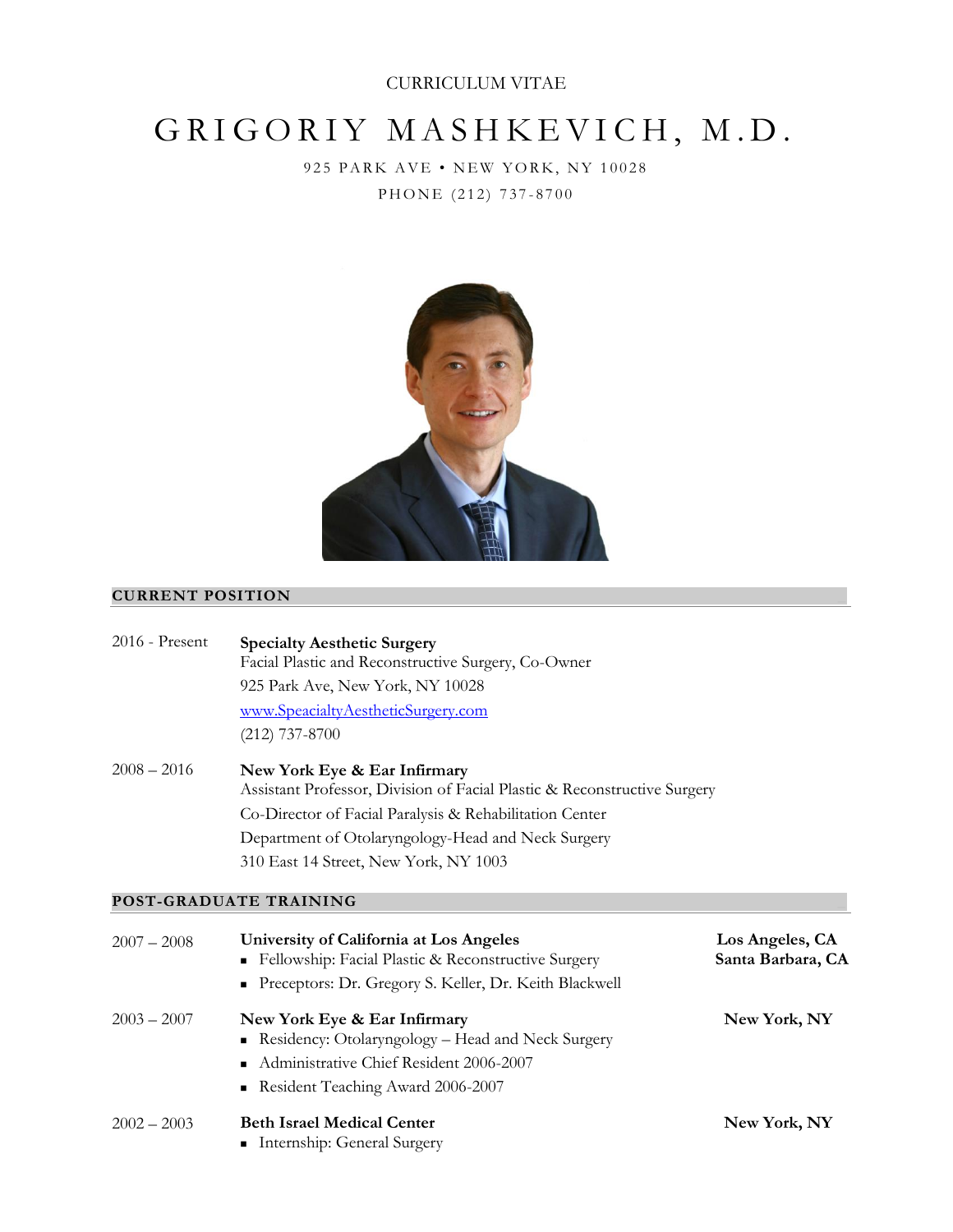## **EDUCATION \_**

| $1998 - 2002$    | <b>Albert Einstein College of Medicine</b><br>M.D. with distinction in research in Otolaryngology<br>ΑΩΑ<br>$\blacksquare$                                                                                       | Bronx, NY    |
|------------------|------------------------------------------------------------------------------------------------------------------------------------------------------------------------------------------------------------------|--------------|
| $1994 - 1998$    | Columbia College<br>B.A., Computer Science                                                                                                                                                                       | New York, NY |
| <b>RESEARCH</b>  |                                                                                                                                                                                                                  |              |
| $2010$ - Present | East-West flap for nasal reconstruction<br>5-7 reanimation in facial synkinesis                                                                                                                                  |              |
| $2007 - 2008$    | Cottage Hospital, Santa Barbara, CA<br>Co-Investigator: Gregory S. Keller, MD.<br>Prospective clinical trial of monopolar radiofrequency treatment of the aging neck                                             |              |
| $2003 - 2006$    | New York Eye & Ear Infirmary<br>Co-Investigators: Stimson Schantz MD, Jan Geliebter PhD.<br>Activation of growth factor receptors EGFR and Met in papillary thyroid cancer                                       |              |
| $2001 - 2002$    | Albert Einstein College of Medicine, Department of Neuroscience<br>Preceptors: Mark Mehler, PhD; Thomas Van De Water, PhD.<br>Application of stem cells to inner ear repair                                      |              |
| 1998             | Department of Pharmacology, Columbia College of Physicians and Surgeons<br>Preceptor: Konstantina Alexandropoulos, PhD.<br>Signaling properties of tyrosine kinases $c$ -S $r$ and Sin in mammalian cancer cells |              |
| $1996 - 1997$    | Department of Biochemistry, Columbia University<br>Preceptor: Alexander Tzagoloff, Ph.D.<br>Genetics of enzymes comprising the electron-transport chain of yeast mitochondria                                    |              |
| <b>IRB</b>       |                                                                                                                                                                                                                  |              |
| 2007             | Cottage Hospital, Santa Barbara, CA.<br>Mashkevich G, Keller GS. Monopolar Radiofrequency (Accent TM) Treatment of the Aging<br>Neck: Ultrasound Investigation of the Impact on Tissue Thickness and Structure.  |              |
| $2004 - 2006$    | Beth Israel Medical Center, New York.<br>Mashkevich G, Schantz S, Frank D, Tiwari R, Geliebter J. Proteomic, Immunologic and<br>RNA Microarray Analysis of Thyroid Cancer.                                       |              |
|                  | PUBLICATIONS - JOURNALS                                                                                                                                                                                          |              |
| 2020             | East – West flap for small and medium sized nasal defects – an alternative to biolobed flap. In progress.                                                                                                        |              |
| 07/2020          | Gray ML, Hu S, Gorbea E, Mashkevich G. Masseteric-zygomatic nerve transfer for the<br>management of eye closure-smile excursion synkinesis. Am J Otolaryngol. 2020;41(4):102479.                                 |              |

08/2018 Helman S, Kadakia S, Guthrie A, Mashkevich G. Temporoparietal fascia free flap for nasoseptal perforation repair*. Craniomaxillofac Trauma and Reconstruction.* 2018;11:238-41.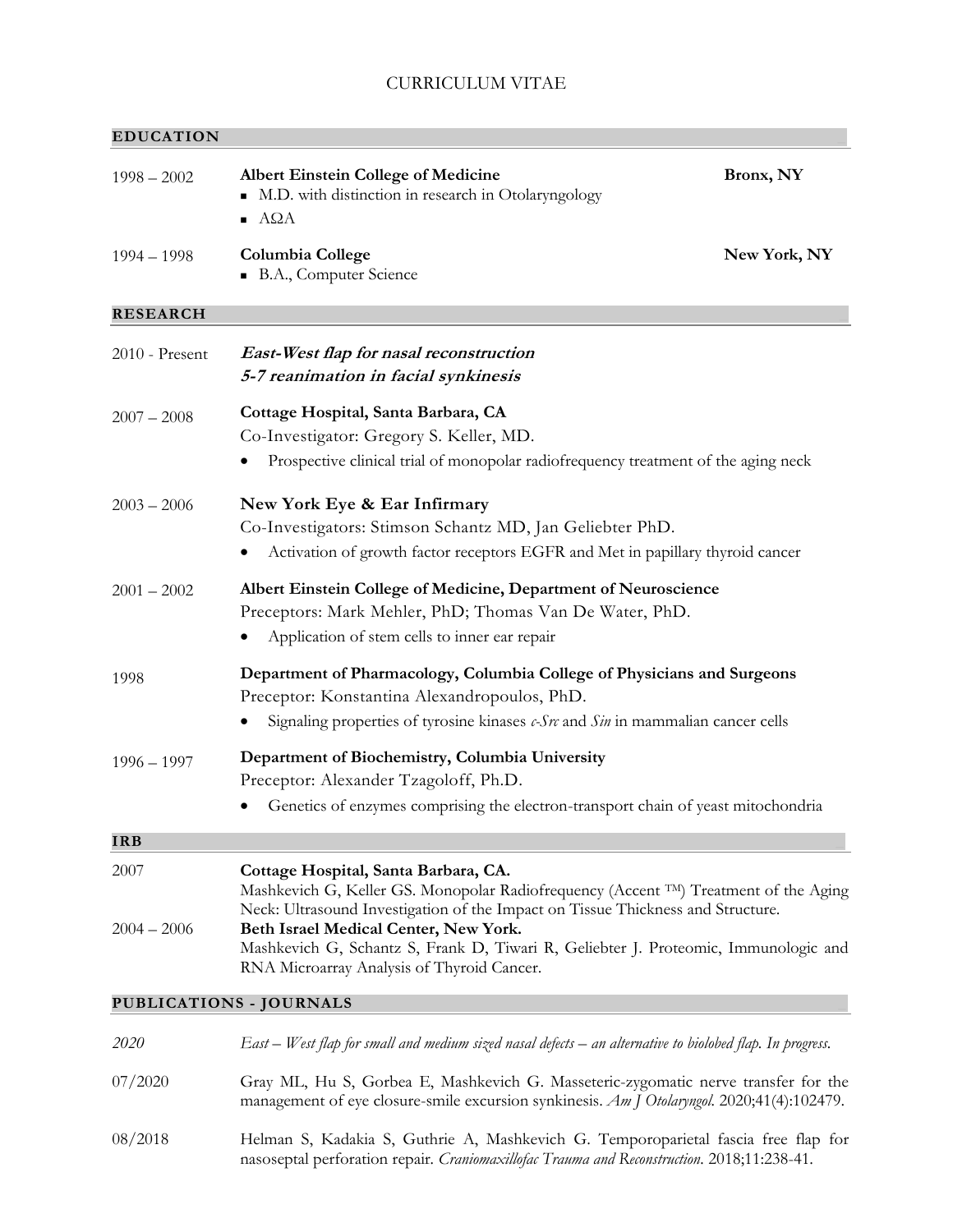09/2015 12/2012 09/2012 08/2010 08/2010 02/2010 11/2009 11/2009 07/2009 02/2009 01/2008 05/2007 05/2006 01/2006 10/2000 05/1997 Mourad M, Linstrom C, Mashkevich G. Facial nerve paralysis: smile reconstruction using the masseteric nerve. *Ear Nose Throat J.* 2015;94(9):372-4. Mashkevich G, Azizzadeh B. Adjunctive techniques in facial paralysis. *Operative Techniques in Otolaryngol Head Neck Surge.* 2012;23(4):282-287. Berzofsky C, Shin E, Mashkevich G. Leg compartment syndrome after fibula free flap. *Otolaryngol Head Neck Surg*. 2013:148(1):172-3. Punthakee X, Mashkevich G, Keller GS. Endoscopic forehead and brow-lift. *Facial Plast Surg.* 2010;26(3):239-51. Punthakee X, Mashkevich G, Keller GS. Rejuvenation of the lower lid and periocular area from above. *Facial Plast Surg.* 2010;26(3):232-8. Azizzadeh B, Mashkevich G. Middle Eastern Rhinoplasty. *Facial Plast Surg Clin North Am.* 2010;18(1):201-6. Keller GS, Mashkevich G. Endoscopic forehead and brow lift. *Facial Plast Surg*. 2009;25(4):222-33. Zimbler MS, Mashkevich G. Pearls in facelift management. *Facial Plast Surg Clin North Am*. 2009;17(4):625-32. Mashkevich G, Wang J, Rawnsley J, Keller GS. The utility of ultrasound in the evaluation of submental fullness in aging necks. *Arch Facial Plast Surg*. 2009;11(4):240-5. Azizzadeh B, Mashkevich G. Nerve injuries and treatment in facial cosmetic surgery. *Oral Maxillofac Surg Clin North Am.* 2009;21(1):23-9. Mashkevich G, Urken ML. Aesthetic management of external skin paddles following microvascular reconstruction of the head and neck. *Facial Plastic Surgery.* 2008;24(1):65-8. Abraham MT, Mashkevich G. Monopolar radiofrequency skin tightening. *Facial Plastic Surgery Clinics of North America*. 2007;15(2):169-77. Sclafani AP, Mashkevich G. Aesthetic reconstruction of the auricle. *Facial Plastic Surgery Clinics of North America.* 2006;14(2):103-16. Mashkevich G, Undavia S, Iacob C, Arigo J, Linstrom C. Malignant cylindroma of the external auditory canal. *Otology & Neurotology* 2006;27(1):97-101. Xing L, Ge C, Zeltser R, Maskevitch G, Mayer BJ, Alexandropoulos K. c-Src signaling induced by the adapters Sin and Cas is mediated by Rap1 GTPase. *Molecular and Cellular Biology* 2000;20(19):7363-77. Mashkevich G, Repetto B, Glerum DM, Jin C, Tzagoloff A. SHY1, the yeast homolog of the mammalian SURF-1 gene, encodes a mitochondrial protein required for respiration. *The Journal of Biological Chemistry* 1997;272(22):14356-64.

### **PUBLICATIONS - CHAPTERS AND TEXTBOOKS \_**

2015 Mashkevich G. **Special considerations in rhinoplasty**. In Sclafani AP (ed). Total Otolaryngology – Head and Neck Surgery. Thieme Medical Publishers, 2015.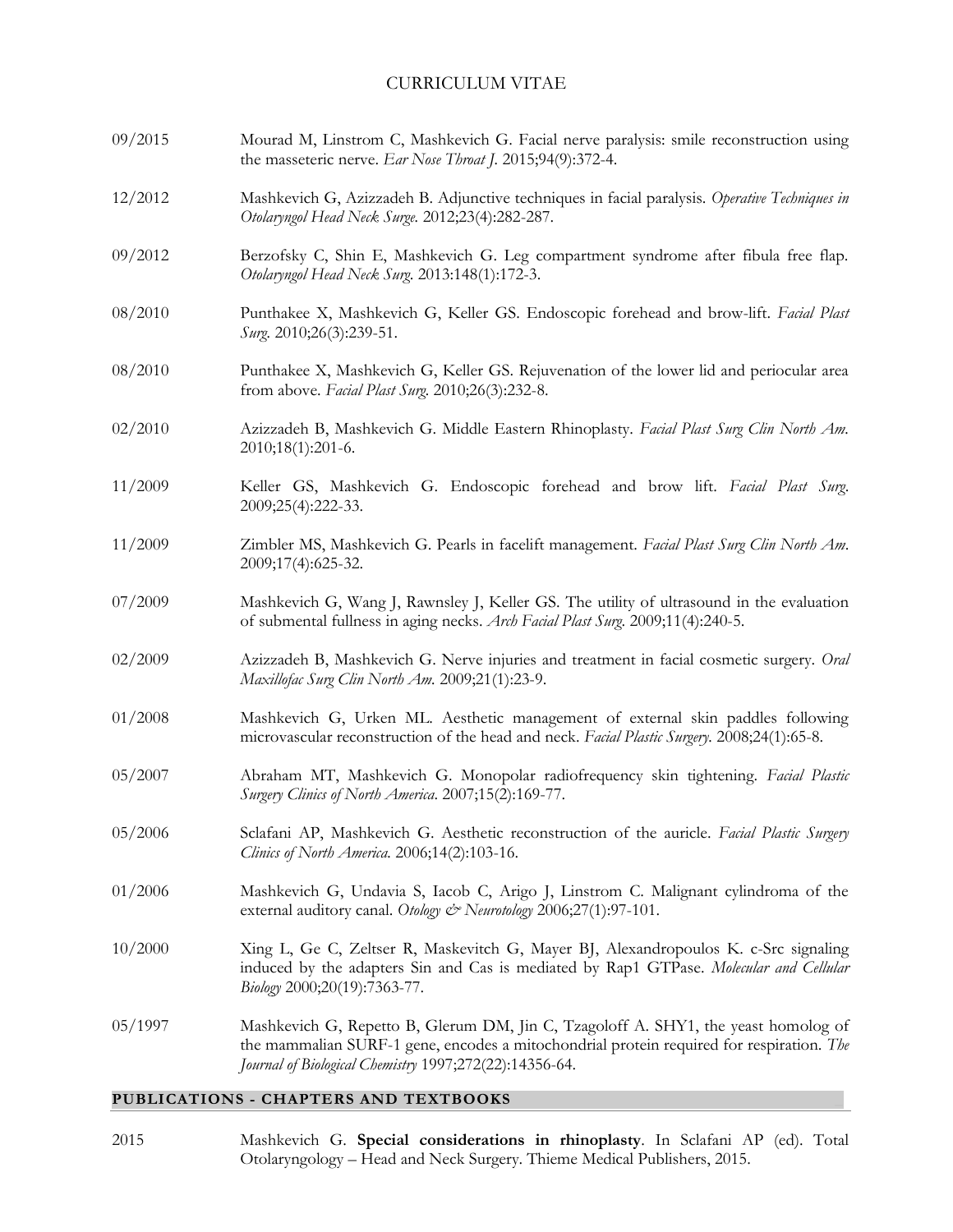| 08/06/17 | 13th International Facial Nerve Symposium, Los Angeles, CA                                                                                                                                                                                              |
|----------|---------------------------------------------------------------------------------------------------------------------------------------------------------------------------------------------------------------------------------------------------------|
|          | LECTURES, PRESENTATIONS, AND POSTERS                                                                                                                                                                                                                    |
| 2010     | Keller G, Mashkevich G. Alma Pixel Er:YAG fractional laser, Alma Accent dual<br>radiofrequency device for tissue contouring. In Eremia (ed). Office Based Cosmetic<br>Dermatology: Procedures and Techniques. New York, Cambridge, 2010.                |
| 2011     | Mashkevich G, Azizzadeh B. Middle eastern rhinoplasty. In Azizzadeh B, Murphy MR,<br>Johnson CM (eds). Master Techniques in Rhinoplasty. Saunders, Philadelphia, 2011.                                                                                  |
| 2013     | Azizzadeh B, Mashkevich G. Split calvarial bone grafting in rhinoplasty. In Shiffman<br>MA, DiGiuseppe A (eds). Advanced Aesthetic Rhinoplasty. Springer, 2013.                                                                                         |
| 2014     | Mashkevich G. Myocutaneous and Microvascular Flaps. In Sataloff RT, Sclafani AP,<br>Spalla TC (eds). Surgical Techniques in Otolaryngology - Head & Neck Surgery, Facial<br>Plastic & Reconstructive Surgery. Jaypee Brothers Medical Publishers, 2014. |
| 2015     | Mashkevich G. Facial plastic & reconstructive emergencies. In Sclafani AP (ed). Total<br>Otolaryngology - Head and Neck Surgery. Thieme Medical Publishers, 2015.                                                                                       |
| 2015     | Mashkevich G. Wound healing. In Sclafani AP (ed). Total Otolaryngology - Head and<br>Neck Surgery. Thieme Medical Publishers, 2015.                                                                                                                     |
| 2015     | Mashkevich G. Facial soft tissue trauma. In Sclafani AP (ed). Total Otolaryngology -<br>Head and Neck Surgery. Thieme Medical Publishers, 2015.                                                                                                         |
| 2015     | Mashkevich G. Myocutaneous & free flap reconstruction. In Sclafani AP (ed). Total<br>Otolaryngology - Head and Neck Surgery. Thieme Medical Publishers, 2015.                                                                                           |
| 2015     | Wong KM, Mashkevich G. Tissue expansion. In Sclafani AP (ed). Total Otolaryngology -<br>Head and Neck Surgery. Thieme Medical Publishers, 2015.                                                                                                         |
| 2015     | Mashkevich G. Treatment of facial paralysis. In Sclafani AP (ed). Total Otolaryngology -<br>Head and Neck Surgery. Thieme Medical Publishers, 2015.                                                                                                     |
| 2015     | Wilson YL, Mashkevich G. Blepharoplasty. In Sclafani AP (ed). Total Otolaryngology -<br>Head and Neck Surgery. Thieme Medical Publishers, 2015.                                                                                                         |

|          | 1. Masseteric – Zygomatic coaptation in synkinesis. 2. Challenging cases panel moderator. |
|----------|-------------------------------------------------------------------------------------------|
| 05/27/14 | 11th International Symposium of Facial Plastic Surgery, NY                                |
|          | Application of Integra Substitute Graft to Scalp Defects (Poster)                         |
| 05/11/13 | Frontiers in Head and Neck Surgery, NY                                                    |
|          | Facial paralysis: from diagnosis to re-animation.                                         |
| 09/13/11 | New York Eye & Ear Infirmary, NY                                                          |
|          | Mandibular reconstruction and soft tissue trauma.                                         |
| 02/17/11 | Long Island College Hospital, Brooklyn, NY                                                |
|          | Grand Rounds: Management of Facial Paralysis – Current Trends and Future Directions       |
| 06/28/10 | <b>CME Course, Cliffside Park, NJ</b>                                                     |
|          | Botox and injectibles: review of current principles and live patient demonstration.       |
| 02/18/09 | New York Eye & Ear Infirmary, NY                                                          |
|          | Facial skin rejuvenation.                                                                 |
| 02/10/09 | New York Eye & Ear Infirmary, NY                                                          |
|          | Management of the aging brow, midface, face, and neck: face-lifting and blepharoplasty.   |
| 01/13/09 | New York Eye & Ear Infirmary, NY                                                          |
|          | Management of chronic facial paralysis.                                                   |
|          |                                                                                           |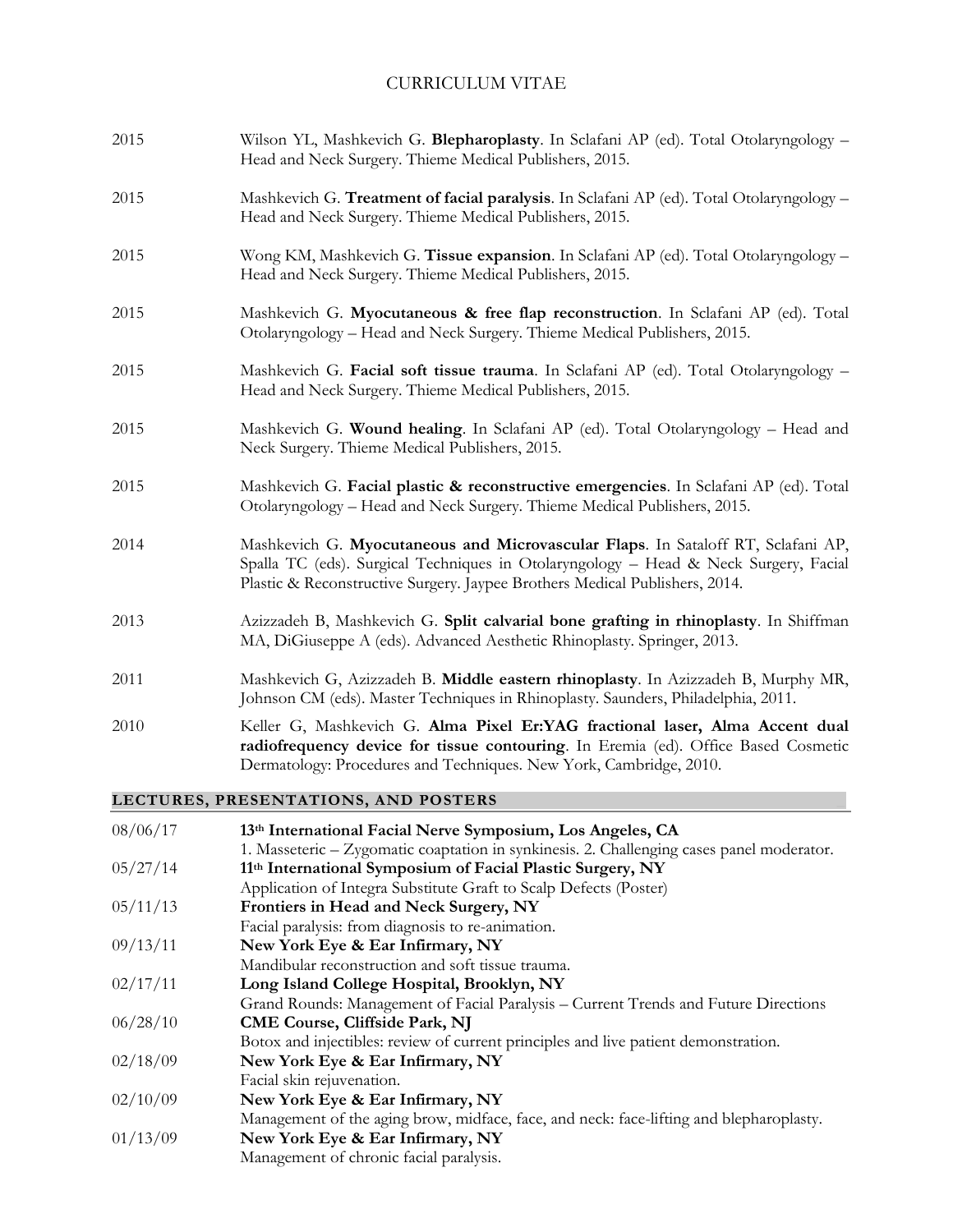| 12/24/08 | New York Eye & Ear Infirmary, NY                                        |
|----------|-------------------------------------------------------------------------|
|          | Mandibular reconstruction and soft tissue trauma.                       |
| 10/28/08 | New York Eye & Ear Infirmary, NY                                        |
|          | Transposition flaps.                                                    |
| 10/25/08 | The Fifth Northeast Regional Course on Facial Reconstruction, UMDNJ, NJ |
|          | Skin flaps and tissue expansion.                                        |
| 09/23/08 | New York Eye & Ear Infirmary, NY                                        |
|          | Facial analysis, skin anatomy and wound healing.                        |
| 09/18/08 | <b>AAFPRS Annual Meeting, Chicago, IL</b>                               |
|          | Trauma and reconstructive surgery (free paper session moderator).       |
| 09/18/08 | AAFPRS Annual Meeting, Chicago, IL                                      |
|          | Skin thickness distribution in the human face.                          |
| 09/2007  | AAFPRS Annual Meeting, Washington, DC.                                  |
|          | Simplified suspension of the paralyzed face (poster).                   |
| 09/2006  | AAO-HNSF Annual Meeting, Toronto, Canada.                               |
| 05/2006  | 9th International Symposium of Facial Plastic Surgery, Las Vegas, NV    |
| 04/2006  | Grand Rounds, New York Eye & Ear Infirmary, NY                          |

#### $\mathbf{CME}$   $\mathbf{CME}$   $\mathbf{CME}$   $\mathbf{CME}$   $\mathbf{CME}$   $\mathbf{CME}$   $\mathbf{CME}$   $\mathbf{CME}$   $\mathbf{CME}$   $\mathbf{CME}$   $\mathbf{CME}$   $\mathbf{CME}$   $\mathbf{CME}$   $\mathbf{CME}$   $\mathbf{CME}$   $\mathbf{CME}$   $\mathbf{CME}$   $\mathbf{CME}$   $\mathbf{CME}$   $\mathbf{CME}$   $\mathbf{CME}$   $\mathbf{CME}$

| 01/2019 | Reaching New Peaks in Facial Plastic Surgery, Beaver Creek                          |
|---------|-------------------------------------------------------------------------------------|
| 06/2018 | The 14th Annual Vegas Cosmetic Surgery, Las Vegas                                   |
| 11/2017 | Global Aesthetic Conference, Miami                                                  |
| 08/2017 | 13th International Facial Nerve Symposium, Los Angeles                              |
| 05/2014 | 11 <sup>th</sup> International Symposiym of Facial Plastic Surgery, New York        |
| 12/2013 | Interdisciplinary Aging Face Symposium, New York                                    |
| 06/2013 | Facial Nerve Symposium, Boston                                                      |
| 11/2012 | International Interdisciplinary Rhinoplasty Symposium, New York                     |
| 11/2011 | Facial Paralysis Reconstruction Conference, Taipei                                  |
| 09/2011 | AAFPRS Annual Meeting, San Francisco                                                |
| 01/2011 | Aging Face Course, San Diego                                                        |
| 10/2010 | International Society for Hair Restoration Annual Meeting, Boston                   |
| 09/2009 | AAFPRS Annual Meeting, San Diego                                                    |
| 09/2008 | AAFPRS Annual Meeting, Chicago                                                      |
| 10/2007 | Facial Plastic and Reconstructive Surgery Dissection Course, Stanford               |
| 04/2007 | Treatment of Aggressive Thyroid Cancer after the Chernobyl Nuclear Accident         |
|         | United Nations, New York                                                            |
| 03/2007 | 17th Annual Course on Multidisciplinary Management of Head and Neck Cancer          |
|         | Beth Israel Medical Center, New York                                                |
| 02/2007 | 16th Annual Course in Contemporary Approaches to Head and Neck Surgery MSSM, NY     |
| 09/2006 | Annual Meeting AAO-HNSF Toronto, Canada                                             |
| 08/2006 | NYC Aging Face Conference, New York                                                 |
| 05/2006 | 9th International Symposium of Facial Plastic Surgery, Las Vegas                    |
| 03/2006 | 16th Annual Course on Multidisciplinary Management of Head and Neck Cancer          |
| 04/2005 | 15th Annual Course on Multidisciplinary Management of Head and Neck Cancer          |
| 09/2004 | Principles of Operative Treatment of Craniomaxillofacial Trauma and Reconstruction. |
|         | AO ASIF North America, New York                                                     |

## **PROFESSIONAL MEMBERSHIPS \_**

American Academy of Facial Plastic and Reconstructive Surgery American Academy of Otolaryngology – Head and Neck Surgery American Medical Association New York Facial Plastic Surgery Society Medical Society of the State of New York Alpha Omega Alpha